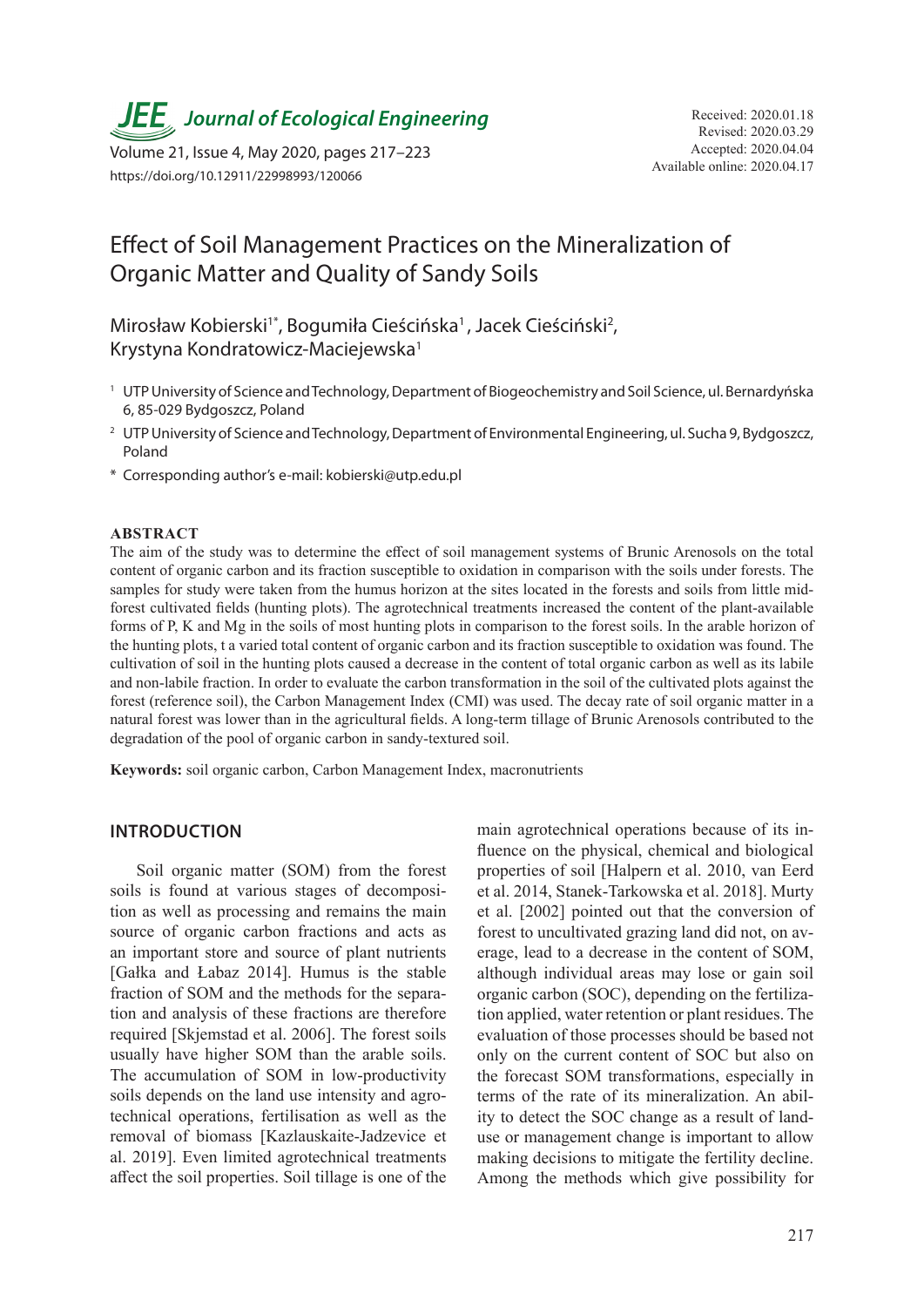assessment the susceptibility to chemical oxidation of SOC, the method with a solution of potassium permanganate VII was use [Łoginow et al. 1987]. The modification and standardization of this method [Blair et al. 1995, Lefroy 1993] allows determining the content of labile carbon  $(C<sub>L</sub>)$  and non-labile carbon  $(C<sub>NL</sub>)$  of SOM [Skjemstad et al. 2006]. The content of  $C<sub>r</sub>$  can provide a considerable indicator of SOC transformations in soil [Conteh et al. 1999]. Considering the interactions between  $C_{\text{or}}$ ,  $C_{\text{L}}$  and  $C_{\text{NL}}$ , one can determine the following: Lability Index (LI), Carbon Pool Size Index (CPI) and Carbon Management Index (CMI) in soil. On the basis of those indices it is possible to evaluate the SOC management as a measure of relative permanence of various methods of soil use. In the studies on SOC in cultivated soils, the obtained results are referred to the reference objects. These are usually non-cultivated soils, forest soils, pastures [Blair et al. 1995, Blair et al. 1997, Szombathova 1999], as well as urban soils [Vaseneva et al. 2013]. Szombathova [1999] compared the forest soil with the soils under organic and integrated farming using CMI, CPI, LI. She also demonstrated that the total organic carbon content in the forest soil was almost threefold higher than in the arable soils and the values of LI in the soil under organic farming were higher than in the forest soil. Strączyńska et al. [2009] showed that in the ectohumus under the plantings of black locust, the values of CPI and CMI are more favourable than under the trees of Scots pine. The soil studies of the static fertilisation experiment exposed to long-term agrotechnical treatments showed the applicability of these indices to the evaluation of the effect of the type of fertilisation on the organic carbon management in soil [Cieścińska 2007a,b].

The aim of the present research was to compare the content of SOC and its fraction susceptible to oxidation in the arable horizon of the cultivated (hunting) plots and the humus horizon of the soils under forest.

### **MATERIALS AND METHODS**

The research material was made up of the samples of forest soils taken in the area of the Szubin Forest Division, in the Kujawsko-pomorskie Province, in Poland. The forests stand composition is dominated by pine which found perfect development conditions in those habitats. Other species include: spruce, beech, oak, ash tree, birch, alder, larch, aspen, and hornbeam tree. The humus horizon was only a few centimetres thick (from 7.0 to 10.0 cm). The cultivation of soil in the hunting plots located inside the forests aims at supplementing and enhancing the feeding conditions of forest animals. The selection of the plant species grown can considerably enrich the feeding base for the forest animals. Due to the dominant effect of woody plants on a relatively small area of the hunting plots, these soils can be also considered as forest soils. The cultivated plots area varied from 0.9 to 2.4 ha. The plots were exposed to basic agrotechnical treatments, including mineral fertilisation. The soil samples were taken from the arable horizon (Ap) of eight cultivated hunting plots and from the humus horizon (A) under four forests (references samples F1–4). The arable soil sampling sites were selected randomly in the middle part of the cultivated plots. The averaged samples of the soils of the plots and under forests were made from three individual samples. The collected soil samples were dried and sieved through a 2-mm sieve. The following parameters were determined in the soil samples:

- a) grain size composition using the areometric and sieve method,
- b) pH w 1 M KCl and pH in  $H_2O_{\text{dest.}}$  potentiometric method,
- c) hydrolytic acidity according to the Kappen method (the air-dried soil samples were treated in the solution of sodium acetate),
- d) exchangeable cations according to the method with  $0.1$  M BaCl<sub>2</sub> solution (the content of cations was measured by AAS apparatus PHIL-IPS PU 9100X),
- e)  $C_{\text{or}}$  and total nitrogen (N<sub>T</sub>) Vario Max CN-Elementar Analysensystem GmbH analyzer,
- f) content of the available forms of phosphorus  $(P_2O_5)$  and potassium  $(K_2O)$  with the Egner-Riehm method (pH 3.6, 0.02 mol/L hydrochloric acid and 0.04 mol/L calcium lactate, soil:solution ratio 1:50), as well as the content of Mg available to plants following the Schachtschabel method  $(0.0125 \text{ mol/L } CaCl,$ with soil:solution ratio 1:10. Phosphorus was determined with the Genesis 6 spectrophotometer (Madison, USA), potassium and magnesium – using atomic absorption spectrometry (AAS, Philips 9100, Cambridge, UK).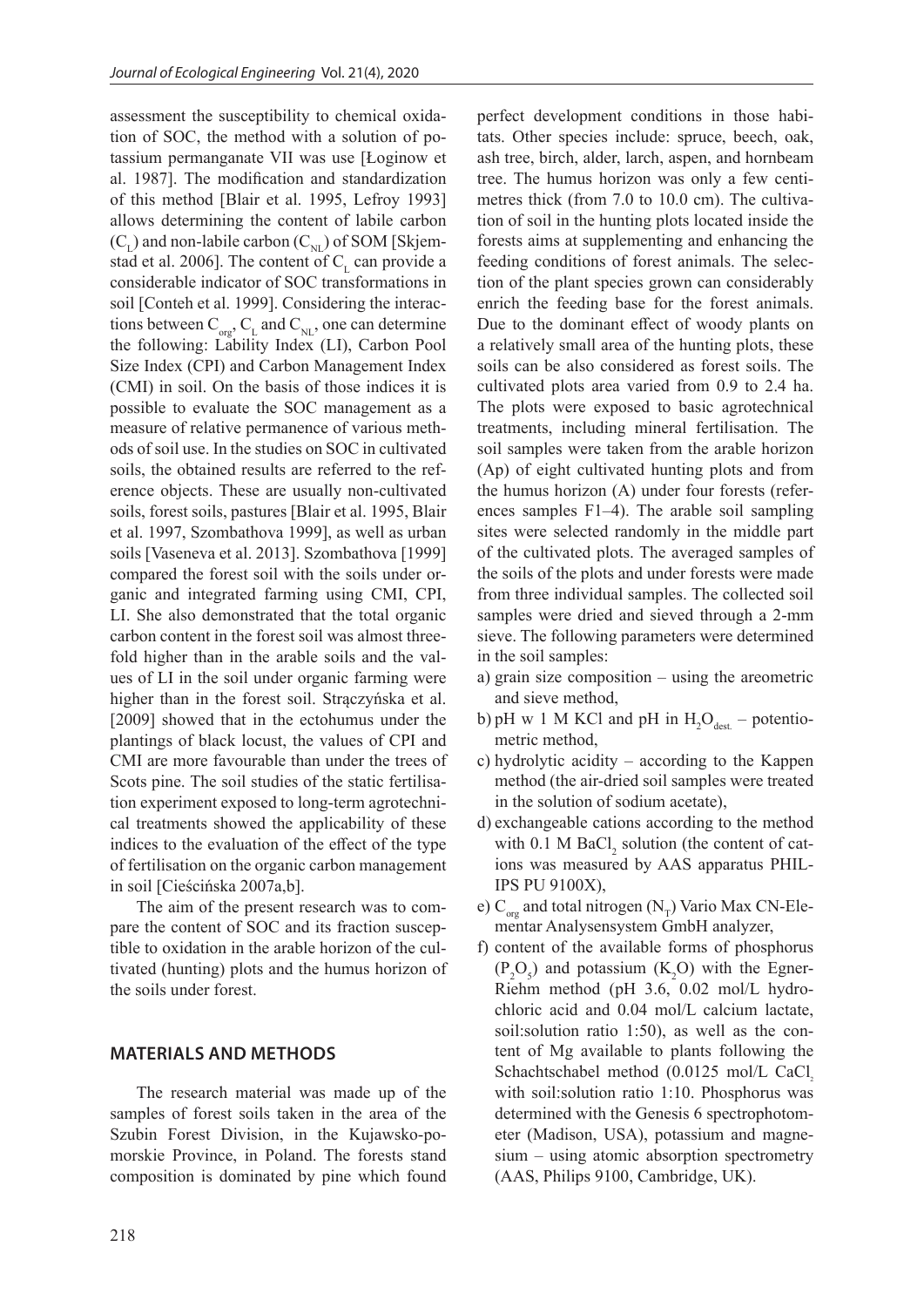The oxidation of organic carbon with potassium permanganate VII (333 mmol/dm<sup>3</sup>) in neutral environment was prepared according to a method devised by Łoginow et al. [1987].

The calculations considered the following:

- L (lability of carbon) = having determined the Corg, the soils were exposed to chemical oxidation. In the soil samples of the hunting plots and the reference soil samples (from forests) the contents of labile fraction (CL) and nonlabile fraction (CNL) of carbon were assayed. The fractions determined that way were used to determine Carbon Management Index (CMI), Carbon Pool Size Index (CPI) and Lability Index (LI) according to Blair et al. [1997]. Corg oxidised by  $KMnO_4/Corg$  remaining unoxidised by  $KMnO<sub>4</sub>$ ;
- $\bullet$  L = CL/CNL;
- LI (Corg lability idicator)  $= L$  in cultivated soil/L in reference soil×100%;
- CPI = Corg in cultivated soil  $(g/kg)/Corg$  in reference soil (g/kg);
- $\bullet$  CMI = CPI $\times$ LL

Compliant with the concept by Blair et al. [1995], the reference soil should be the control in which the dynamics of changes in the content of carbon is conditioned by the natural processes or similar to the natural ones. The reference soils in this experiment was made up of the averaged sample from the forests (F1–4) surrounding the plots investigated.

The soil properties were treated with standard statistics and statistical tests (ANOVA). The statistical analyses were made using Statistica 10.0 (StatSoft Inc, Tulsa, USA). The significance of the differences between means was evaluated

drawing on the Tukey test for uneven number. The results of the analyses were also verified statistically applying according to the WARD's method.

## **RESULTS AND DISCUSSION**

The soils investigated in the surface horizon showed the grain size composition of fine loamy sand, except for the samples E, S2 and  $W2$  – the grain size composition of fine sand (Table 1). Brunic Arenosols showed a strong acid reaction. The lowest values of exchangeable acidity were noted for the soils under forests (Table 2). The acidic pH of forest soils must have been due to the decay of pine needles which are the main component of the plant litter. Strong acidic pH of the needles is characteristic for Pinus species, which can affect the soil pH under the tree stand [Parzych et al. 2017]. In the arable horizon of cultivated plots, higher values of pH were found, which could have been an effect of the agricultural use of those soils. The exchangeable acidity ranged from pH 3.67 to 4.45. Significantly higher values of hydrolytic acidity  $(P=0.018)$  and insignificantly lower values of base saturation were noted in the A horizon of soils under forests in comparison with the Ap horizon (Table 3). In the arable soils, most probably more microbiologically active, the nutrient forms were more easily available to the plants and sorption and the buffer soil properties counteracted its excessive acidification [Sapek 2009]. A slight variation in the physical and physicochemical properties of cultivated soils (Fig. 1) was confirmed by the results of cluster analysis. The agrotechnical treatments also increased the content of the plant-available forms of P, K and

|  | <b>Table 1.</b> Texture of soils |  |  |
|--|----------------------------------|--|--|
|  |                                  |  |  |

Sample Depth Grain size composition [%] **Textural** group **Sand** 2–0.05 **Silt** 0.05–0.002 **Clav** <0.002 (cm) (mm) Forests F1–4 0–19 86.8 7.3 5.9 LFS Field D | 0–28 | 88.2 | 5.5 | 6.3 | LFS Field E | 0–28 | 91.5 | 5.4 | 3.1 | FS Field N | 0–28 | 87.0 | 6.1 | 6.9 | LFS Field S1 | 0—30 | 87.8 | 6.9 | 5.3 | LFS Field S2 0–29 91.4 5.9 2.7 FS Field S3 | 0–27 | 87.6 | 5.9 | 6.5 | LFS Field W1 | 0—28 | 83.1 | 9.5 | 7.4 | LFS Field W2 | 0–27 | 94.6 | 3.1 | 2.3 | FS

FS – fine sand; LFS – fine loamy sand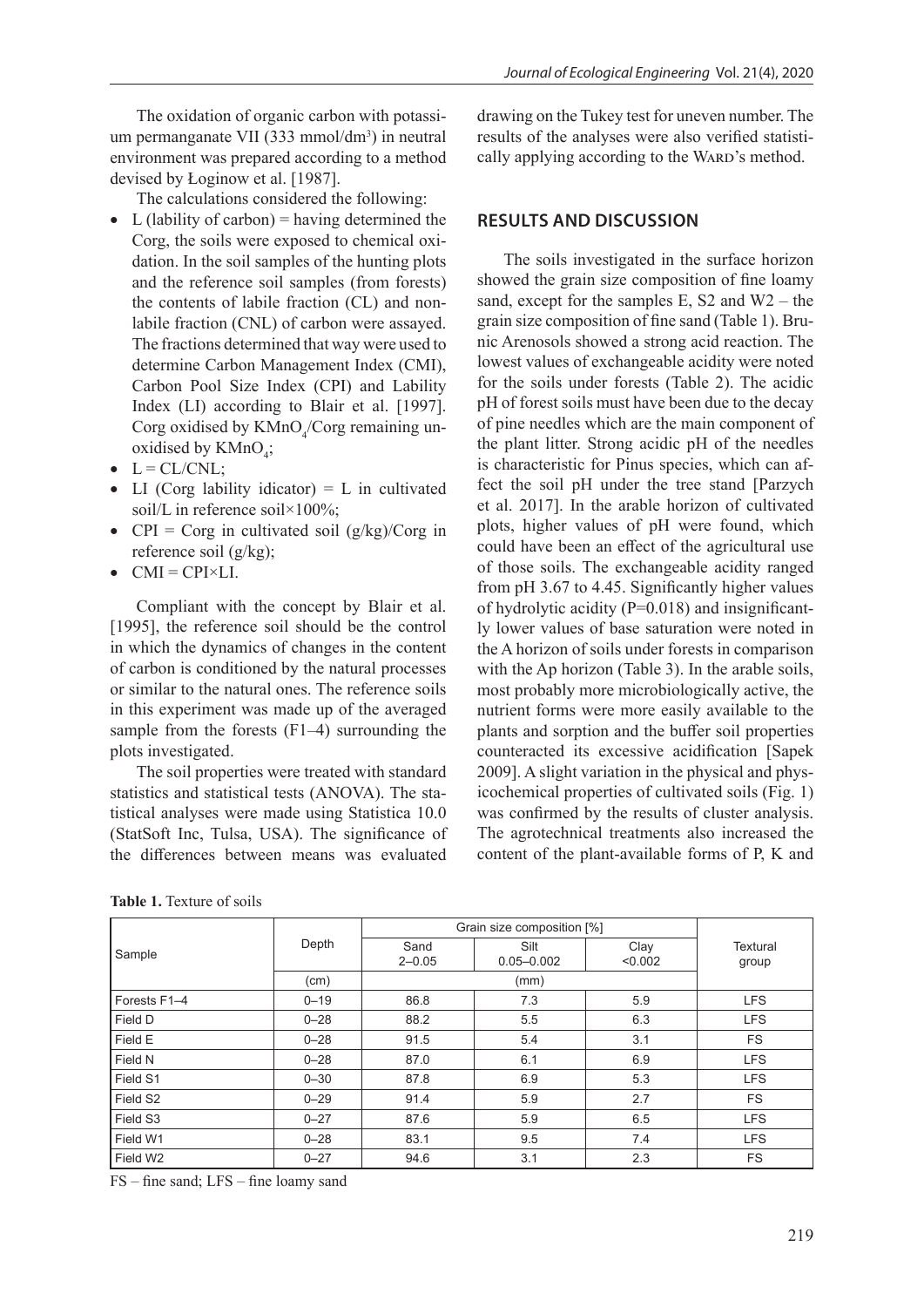| Sample               | pH                  | Hh                  | <b>TEB</b>          |       | (V)  |
|----------------------|---------------------|---------------------|---------------------|-------|------|
|                      | 1 M KCI             | [mmol/kg]           |                     | [%]   |      |
| Forests F1-4         | $3.48 (\pm 0.10)$   | $80.2 (\pm 1.04)$   | 41.4 $(\pm 0.43)$   | 121.6 | 34.0 |
| Field D              | $3.98 (\pm 0.03)$   | 45.7 $(\pm 0.55)$   | 50.6 $(\pm 0.51)$   | 96.3  | 52.5 |
| Field E              | $4.51 (\pm 0.04)$   | $25.7 \ (\pm 0.47)$ | $60.1 (\pm 1.02)$   | 85.8  | 70.0 |
| Field N              | 4.11 $(\pm 0.08)$   | $40.5 \ (\pm 0.47)$ | 58.4 $(\pm 1.01)$   | 98.9  | 59.0 |
| Field S1             | $4.22 (\pm 0.08)$   | 46.5 $(\pm 0.55)$   | 49.0 $(\pm 0.43)$   | 95.5  | 51.3 |
| Field S2             | $4.28 \ (\pm 0.07)$ | $38.7 (\pm 0.38)$   | 54.4 $(\pm 0.66)$   | 93.1  | 63.0 |
| Field S3             | $4.27 (\pm 0.14)$   | $34.5 (\pm 0.78)$   | 55.0 $(\pm 0.81)$   | 89.5  | 58.4 |
| Field W1             | $4.32 \ (\pm 0.06)$ | 47.5 $(\pm 0.50)$   | 49.1 $(\pm 0.58)$   | 96.6  | 50.8 |
| Field W <sub>2</sub> | $4.37 (\pm 0.03)$   | $34.5 (\pm 0.77)$   | $37.0 \ (\pm 0.61)$ | 71.5  | 51.7 |

**Table 2**. Selected properties of soils

(Hh) – hydrolytic acidity; (TEB) – total exchangeable bases; (CEC) – cation exchange capacity CEC= TEB+Hh;  $(V)$  – bases saturation V=(TEB/CEC) $\cdot$ 100%

**Table 3.** Results of statistical analysis (Anova, the Tukey test)

| Parameters                 | Forest soil | Hunting<br>plots | Significant<br>level |  |
|----------------------------|-------------|------------------|----------------------|--|
| pH KCI                     | 3.48        | 4.12             | $P = 0.10$           |  |
| Hh [mmol/kg]               | 80.2        | 38.9             | P=0.018*             |  |
| TEB [mmol/kg]              | 41.4        | 52.9             | $P=0.44$             |  |
| CEC [mmol/kg]              | 121.6       | 91.8             | $P = 0.16$           |  |
| $(V)$ [%]                  | 34.0        | 57.7             | $P = 0.07$           |  |
| K <sub>2</sub> O [mg/100g] | 10.6        | 17.3             | $P = 0.66$           |  |
| $P_2O_5$ [mg/100g]         | 6.3         | 8.4              | $P = 0.70$           |  |
| Mg [mg/100g]<br>2.4        |             | 2.9              | $P = 0.63$           |  |
| $C_{\text{org}}$ [g/kg]    | 31.6        | 13.1             | $P=0.054$            |  |
| $N_{\tau}$ [g/kg]          | 1.94        | 1.20             | $P = 0.31$           |  |
| C/N                        | 16.3        | 11.0             | $P=0.035*$           |  |
| $CL$ [g/kg]<br>7.48        |             | 2.45             | P=0.029*             |  |
| $C_{NL}$ [g/kg]            | 24.1        | 10.6             | $P=0.067$            |  |
|                            | 0.273       | 0.224            | $P=0.34$             |  |

\*Significant differences

Mg in the soils of most cultivated plots (Table 4). Sienkiewicz et al. [2011] found that keeping soil as a bare field as well as leaving natural plants for several years resulted in the depletion of macronutrients in soil. During the decomposition of needle litter in forest soils, the chemical traits might change due to the release of chemical elements from or their immobilization. The amounts of phosphorus may increase during the initial stages of decomposition but K and Mg were released at the rates most similar to the organic matter weight loss [Staaf and Berg1982). Potassium and magnesium are essential nutrients for plants and are easily removed from decomposing litter in the forest ecosystems. The concentrations of P significantly increased during the decomposition of needle litter, while the concentrations of K decreased [Kainulainen and Holopainen 2002].

The decay rate of SOM in a natural forest is lower than in an agricultural field [Krishna and Mohan 2017]. Kramer et al. [2006] found that SOM increases the availability of nutrients and improves the fertilization efficiency due to its high cation exchange capacity that prevents the nutrient losses. Higher mean content of  $C_{\text{ore}}$  (Table 5) was noted in the humus horizon of the soil under forests  $(31.6 \text{ g/kg})$  compared with the arable horizon of hunting plots. Under the specific conditions found in the ectohumus of forest soils, an accumulation of organic remains occurred, which transformed into humus in the humification process [Krishna and Mohan 2017]. In general, the forest soils have most of SOM in upper soil horizons. After tillage organic matter is mixed in the topsoil. Different conditions occur in the arable horizon of cultivated soils in which mineral fertilisation or inadequate crop rotation can accelerate rate of the SOM mineralization [Murty et al. 2002). In such case, the advantage of that process over humification regularly decreases the content of humus in soil [Haynes 2005]. The results confirm the earlier studies that soil cultivation on hunting plots reduced the content of  $C_{\text{or}}$  and  $N_{\text{T}}$  as well as the values of the C:N ratio. It also confirms that in the soil of arable plots, the mineralization process was more intense [Kondratowicz-Maciejewska and Kobierski 2012].

It was demonstrated that only in two hunting plots (S2 and W1) the CMI accounted for more than 50% of the value of the reference soil (Table 5) and in the others – the value was lower than 30%. The deteriorated carbon management in the soil of the Ap horizon of the cultivated plots is a consequence of the decrease in the total organic carbon content, as compared with its content in the A horizon of forest soils.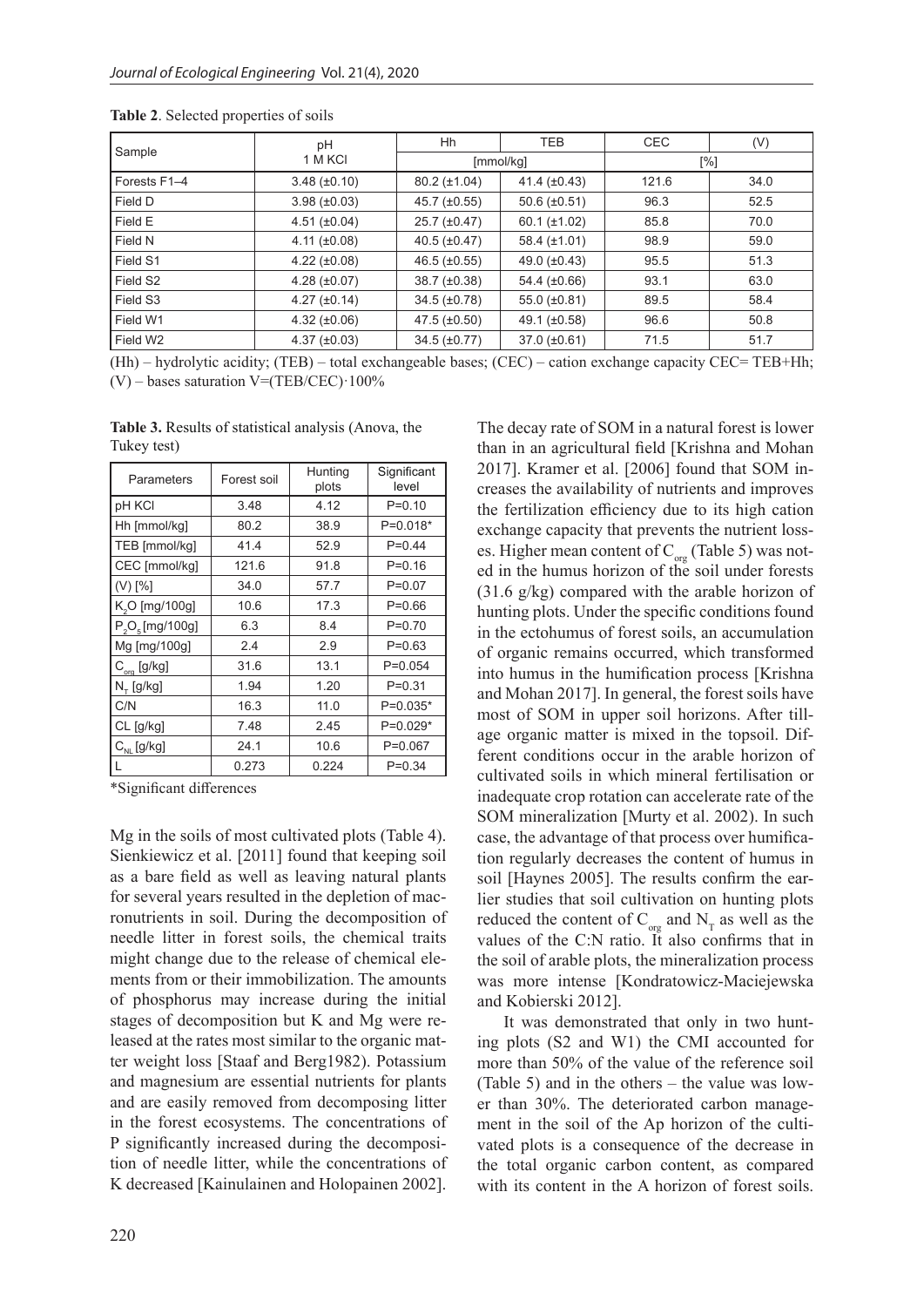

**Fig. 1**. The cluster analysis based on: content of sand, silt, clay, pH, hydrolytic acidity, sum of base cations, cation exchange capacity, content of the plant-available forms of K, P and Mg

**Table 4.** Content of elements available to plants

| Sample       | K,O                  | $P_2O_5$             | Mq                        |  |  |  |
|--------------|----------------------|----------------------|---------------------------|--|--|--|
|              | (mq/100q)            |                      |                           |  |  |  |
| Forests F1-4 | $10.6 (\pm 0.21)$    | $6.3$ ( $\pm 0.21$ ) | $2.4 \ (\pm 0.26)$        |  |  |  |
| l Field D    | 38.6 (±0.57)         | $10.9 \ (\pm 0.38)$  | $2.9$ ( $\pm 0.15$ )      |  |  |  |
| l Field E    | $11.3 \ (\pm 0.15)$  | $5.9$ ( $\pm 0.06$ ) | $3.4 \ (\pm 0.35)$        |  |  |  |
| l Field N    | 19.1 (±0.21)         | $8.4 \ (\pm 0.29)$   | $3.9 \ (\pm 0.21)$        |  |  |  |
| l Field S1   | $7.02 (\pm 0.04)$    | $5.6 \ (\pm 0.30)$   | $1.9$ ( $\pm 0.21$ )      |  |  |  |
| Field S2     | $25.6 (\pm 0.47)$    | 11.0 $(\pm 0.30)$    | $3.3 \text{ } (\pm 0.25)$ |  |  |  |
| Field S3     | $12.2 (\pm 0.21)$    | $9.4 \ (\pm 0.29)$   | $2.9$ ( $\pm 0.30$ )      |  |  |  |
| Field W1     | 15.1 (±0.21)         | 14.1 $(\pm 0.15)$    | $3.3 \ (\pm 0.06)$        |  |  |  |
| l Field W2   | $9.4$ ( $\pm 0.42$ ) | $2.1$ ( $\pm 0.21$ ) | $1.9 \ (\pm 0.38)$        |  |  |  |

The degradation process of the pool of total organic carbon in the soil of the plots is reflected by low CPI values (0.23–0.71) (Table 5). A decrease in the total content of organic carbon in the soils of cultivated plots even by 76.7% (W2) was observed, as compared with the forest soil. The lowest decrease of  $C_{\text{org}}$  was found for the plots S2 and W1, reaching 29.1% and 33.5%, respectively. The results were confirmed by Sapek [2009] who claims that the forest soils, due to the specificity of use, are richer in organic carbon and introducing agrotechnical treatments results in a decrease in the humus content. The losses, however, can be limited and one can even increase the content of  $C_{\text{cor}}$  and N<sub>T</sub> in soils by applying the adequate crop rotation and fertilisation [Cieścińska 2007 a, b]. The mean contents of  $C_{\text{or}}$  and  $N_{\text{T}}$  as well as the value of the C:N ratio (Table 5) were higher for the soil samples under forest than on the arable

plots. One can thus claim that in the soils of cultivated plots, the process of mineralization was most intensive. On the surface of hunting plots, on the other hand, the uncollected plant residue provides fresh organic material which, when introduced to soil, intensifies the mineralization of SOM. The LI values in the soils of cultivated plots were relatively high. As for three plots (E, S2 and W1) the rate of the processes of mineralization of organic carbon (LI over 80) was similar to the soil material under forests (Table 5). Unlike the plots S2 and W1, where CMI assumed the highest value, plot E, despite a high LI value (84.2) showed a low CMI value (only 26.9). Such an unfavourable CMI value of the soil of that plot E was affected by a relatively low value of CPI (0.32). That soil must probably be characterised by favourable conditions for the mineralisation of organic carbon and reduction of the total organic carbon pool, which, as a result, definitely leads to the soil humus degradation. Besides, the soil samples from the Ap horizon of the hunting plots S2 and W1 showed similar properties of the content of  $C_{\text{cor}}$ , N<sub>T</sub> and C<sub>L</sub> as compared with the averaged samples of A horizon under forests (Fig. 2).

#### **CONCLUSIONS**

Long-term tillage of soil in the hunting plots caused a decrease in the content of  $C_{\text{org}}$  as well as its labile and non-labile fractions. The values of Carbon Management Index indicate that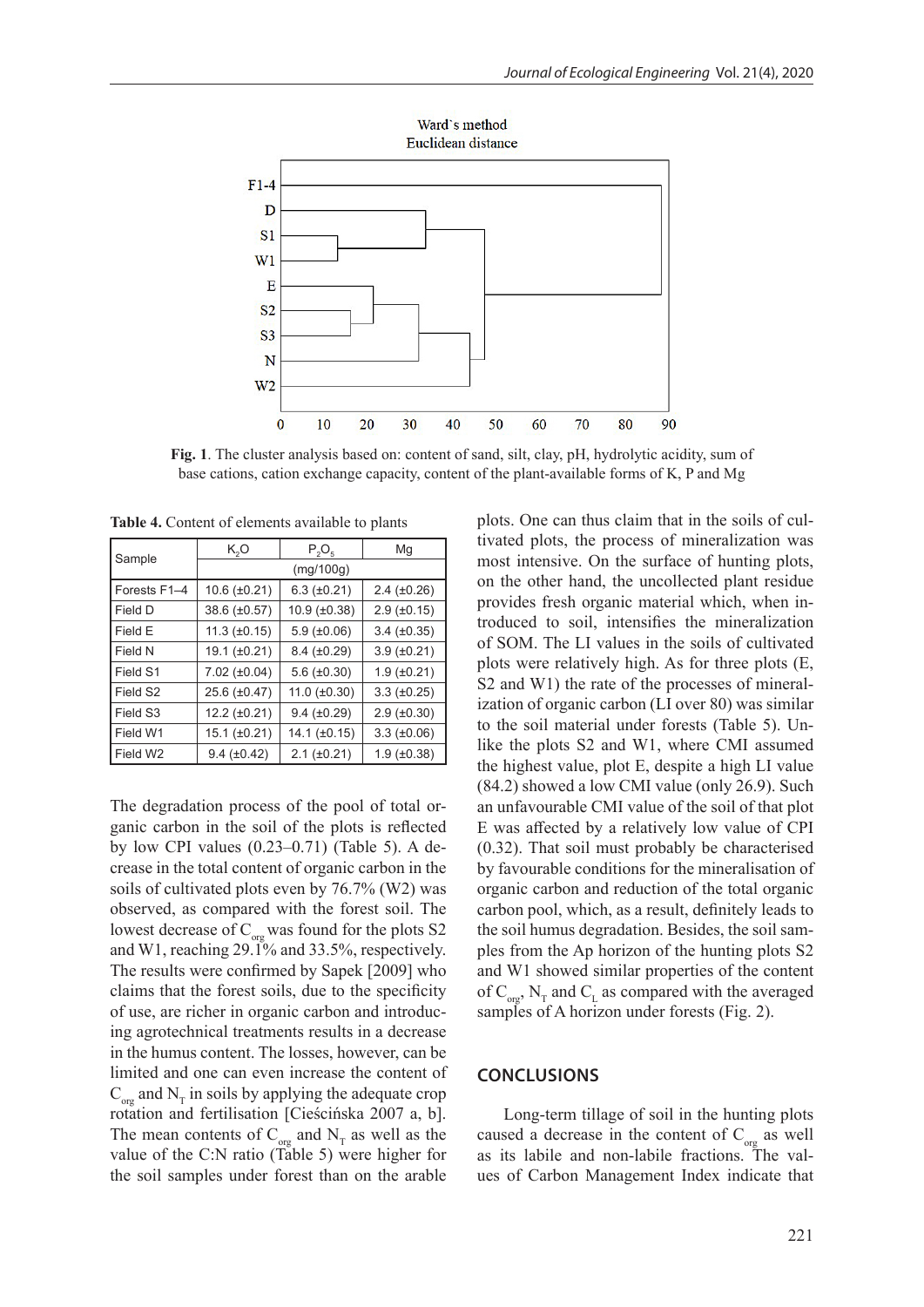| Sample       | $C_{_{\text{org}}}$ | $C_{1}$             | $\mathsf{C}_{_{\mathsf{NL}}}$ | <b>CPI</b> | L     | П                        | <b>CMI</b>               | $N_{\tau}$            | C: N |
|--------------|---------------------|---------------------|-------------------------------|------------|-------|--------------------------|--------------------------|-----------------------|------|
|              | [g/kg]              |                     |                               |            |       |                          |                          | [g/kg]                |      |
| Forests F1-4 | $31.6 (\pm 0.25)$   | $7.48 (\pm 0.05)$   | 24.1                          |            | 0.310 | $\overline{\phantom{a}}$ | $\overline{\phantom{a}}$ | $1.94 \ (\pm 0.05)$   | 16.3 |
| Field D      | $12.2 (\pm 0.52)$   | $1.83 \ (\pm 0.05)$ | 10.4                          | 0.39       | 0.176 | 56.8                     | 22.1                     | $1.08 (\pm 0.03)$     | 11.3 |
| Field E      | $10.3 \ (\pm 0.25)$ | $2.14 \ (\pm 0.06)$ | 8.2                           | 0.32       | 0.261 | 84.2                     | 26.9                     | $0.96 (\pm 0.02)$     | 10.7 |
| Field N      | 11.4 $(\pm 0.21)$   | $1.79 \ (\pm 0.10)$ | 9.6                           | 0.36       | 0.186 | 60.0                     | 21.6                     | $1.17 \ (\pm 0.01)$   | 9.7  |
| Field S1     | $12.6 (\pm 0.21)$   | $2.23 \ (\pm 0.03)$ | 10.4                          | 0.40       | 0.214 | 69.0                     | 27,6                     | $1.18 (\pm 0.04)$     | 10.7 |
| Field S2     | $22.4 \ (\pm 0.42)$ | $4.67 (\pm 0.06)$   | 17.7                          | 0.71       | 0.264 | 85.2                     | 60,5                     | $1.86 (\pm 0.04)$     | 12.0 |
| Field S3     | $7.49 \ (\pm 0.04)$ | $1.38 (\pm 0.04)$   | 6.1                           | 0.24       | 0.226 | 72.9                     | 17.5                     | $0.84 \ (\pm 0.06)$   | 8.9  |
| Field W1     | $21.0 \ (\pm 0.40)$ | $4.30 (\pm 0.07)$   | 16.7                          | 0.66       | 0.257 | 82.9                     | 54.7                     | 1.94 $(\pm 0.04)$     | 10.8 |
| Field W2     | $7.36 (\pm 0.07)$   | $1.26 (\pm 0.02)$   | 6.1                           | 0.23       | 0.207 | 66.8                     | 15.4                     | $0.54$ ( $\pm 0.03$ ) | 13.7 |

**Table 5.** Parameters of organic matter and Carbon Management Index CMI of cultivated soils and uncultivated forest soils

 $C_{\text{corr}}$  – total organic carbon; N<sub>T</sub> – total nitrogen; C<sub>I</sub> – labile fraction of carbon; C<sub>NI</sub> – non-labile carbon;  $\overrightarrow{CPI}$  – Carbon Pool Size Index; L – lability of carbon; LI – Lability Index

 $C_{NL} = C_{org} - C_L$ ; CMI = CPI x LI; CPI= $C_{org}$  sample/ $C_{org}$  reference; LI=(L sample/L reference) x100; L= $C_L/C_{NL}$ 



**Fig. 2.** The cluster analysis based on:  $C_{\text{org}}$ ,  $N_{\text{T}}$ ,  $C_{\text{L}}$ 

cultivation of plants, which enrich the feeding base of forest animals can impact on the dynamics of transformation and mineralisation rate of  $C_{\text{ore}}$  in arable soils compared with forest soils. As a result low values of the CPI index indicate that the stock of organic carbon in hunting plots has decreased. Favourable conditions of the SOM decomposition in the arable Brunic Arenosols were observed from a definitely lower values of the C:N ratio and a higher values of base saturation than in the reference forest soils. Tillage, placement, and incorporation of residue and nutrients contributed to the degradation of the pool of organic carbon in the sandy soils.

## **REFERENCES**

- 1. Blair G.J., Blair N., Lefroy R.D.B., Conteh A., Hejko D. 1997. Relationships between KMnO4 oxidizable C and soil aggregate stability and the derivation of a carbon management index. in: Drozd J., Gonet S.S., Senesi N. Weber J. (Eds). The role of humic substances in the ecosystems and in environmental protection, 227–232.
- 2. Blair G.J., Lefroy R.D.B., Lisle L. 1995. Soil carbon fractions, based on their degree of oxidation and the development of a carbon management index. Australian Journal of Agricultural Research, 46: 1459–1466.
- 3. Cieścińska B. 2007a. Comparison of carbon management indexes assayed for soil under various crop